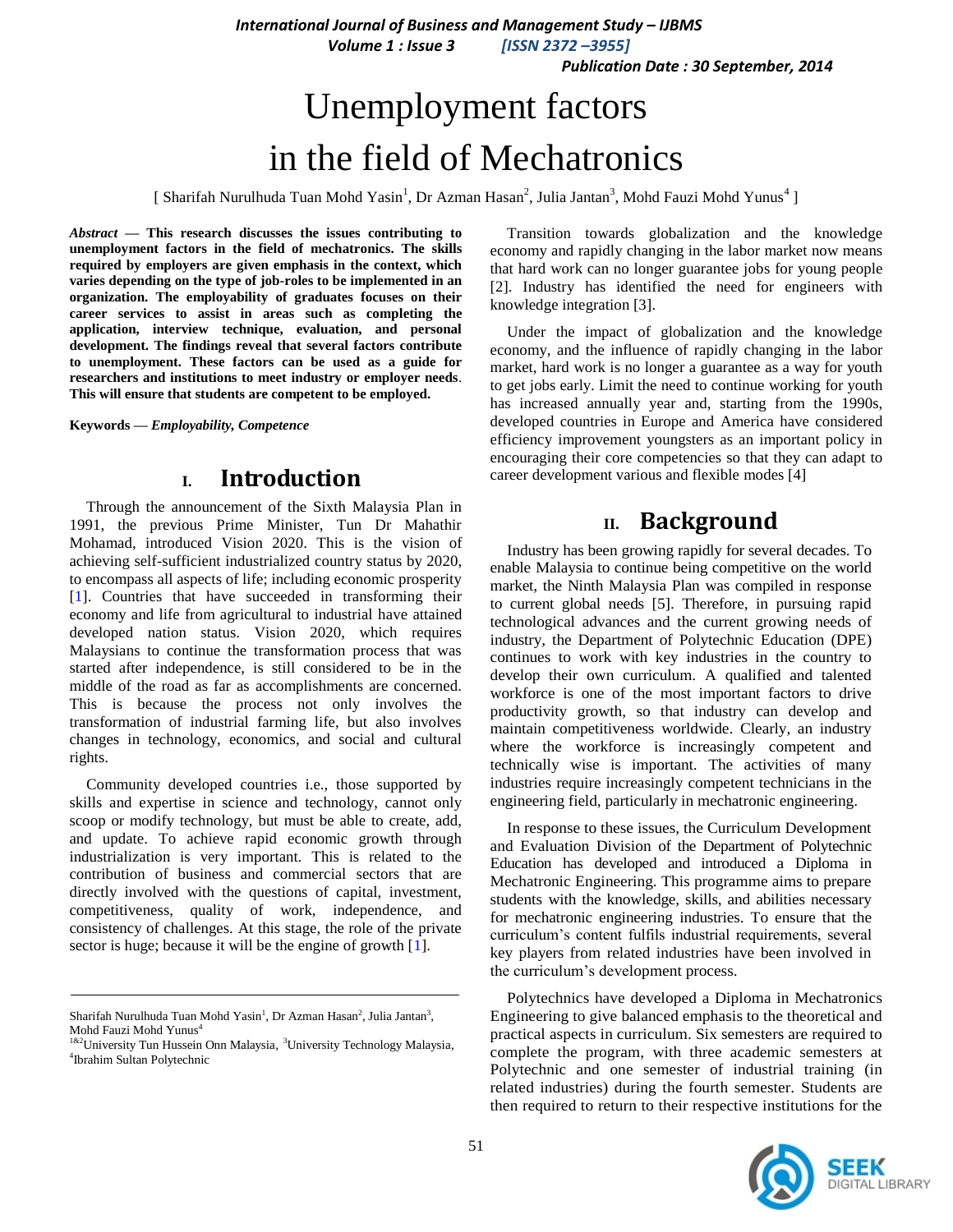#### *Publication Date : 30 September, 2014*

completion of the program during the fifth and sixth semesters.

The field of Mechatronics integration of basic components of mechanical, electrical, engineering, and information systems, is to form a powerful approach, be adaptable, and disciplined to solve practical problems. A comprehensive approach towards learning involves projects that build the student to inspire creativity and enthusiasm for the subject of [6].

# **III. Methodology**

The aim of this study is to seek the factors that cause unemployment in the field of mechatronics. This study uses a document analysis approach, with reference to previous researches. This will provide a literature review of previous studies that can be used as a guide for researchers to determine the factors that cause unemployment in the field of mechatronics. In order to achieve the objective, a qualitative research method, namely a document review, was performed by referring to several previous studies as a literature review.

This technique was used, because it is an organized method of reviewing and evaluating paper documents and electronic resources. Literature studies from journals, reports, and working papers were used as materials and resources for our document analysis.

# **IV. Factors that cause unemployment**

Analysis, by occupational sector, found that ICT showed 3,945 (19.5%) unemployed graduates looking for work. This was followed by Business Administration with 2,714 (13.4%), Accountancy 1,923 (9.5%), Electric/Electronic and Telecommunication engineers 1,229 (6.1%), Human Resources Management 1,022 (5.1%), Civil Engineers 983 (4.9%), **Mechanical/Mechatronic Engineers 884 (4.4%),**  Financial/banking/insurance/investment/property 613 (3%), Office technology Management/Information management/Library Management 552 (2.7%), Architecture/Building/Quantity Surveying/land surveying 540 (2.7%), Applied Science 533 (2.6%), Economy 440 (2.2%), Agriculture/Forestry, Fisheries/Environment 401 (2%), and others 2,828 (13.9%) [7].

The survey's result, of 4.4% mechatronics unemployment in Malaysia, suggests the possibility of discrepancy in some of the factors that affect the situation. Referring to previous studies, four factors that can affect unemployment in the area of mechatronics, are student, institutions, curriculum, teaching and learning, and facilities.

#### *A. Student or Graduation*

In the world of globalization, employability skills are one of the most important skills required. Employability skills necessary for each individual will be able to effectively and efficiently. Employers will typically outline several criteria for staff, such as communication skills, technology skills, problem solving skills, confidence and responsibility skills. However, today's graduates lack the skills required by employers. This causes employers to be less interested in hiring them.

The mismatch between the skills required by employers and the skills possessed by the graduates is one of the causes of unemployment [8] [9]. A skill gap report in 2005 found that nearly half of the employers surveyed expressed that existing employees lacked work ethics and self-management skills, such as attendance and punctuality. In addition, 46% of employers reported that their employees lacked problem solving skills [10].

Graduates that dominate technical skills are not the main driver of the unemployment problem. Employers evaluate prospective employees, not only on technical skills, but also on their non-technical skills [11]. Graduates are not exposed to the concept of good theory at school or tertiary institutions. As a result, graduates lack the skill to think, analyse, communicate in different languages, and to interact with society. Raybould & Sheedy [12] state that an employer generally requires employees who are able to work under pressure, have the ability to make decisions, communicate, teamwork, are self-confident, and have self-management and learning skills.

### *B. Institutions.*

In a study conducted by Ram [7] involving 20 institutions, of 250 unemployed graduate respondents, 70% were graduates from public universities and other institutions of higher learning in Malaysia, 26% were graduates from private institutions of higher learning, and 4% were graduates from foreign education institutions. This shows that most of the unemployed graduates on the Malaysian labour market are products of public universities and other tertiary educational institutions. Although there are more public education institutions in the country than private education institutions, the resulting rate of the graduates' unemployment is not commensurate with the difference in the number of graduates being chunked out by the two groups of education institutions [13].

In an effort to place Polytechnic Institute of Higher Education facilities in the public eye, and continue to be sought by students, an improved learning system has been implemented. Making polytechnics a "key player" in the provision of human capital, thus becoming a platform for ensuring that young people obtain high-quality sources of knowledge, trainers were summoned by the Deputy Director (Operations) of the Department of Polytechnic Education,

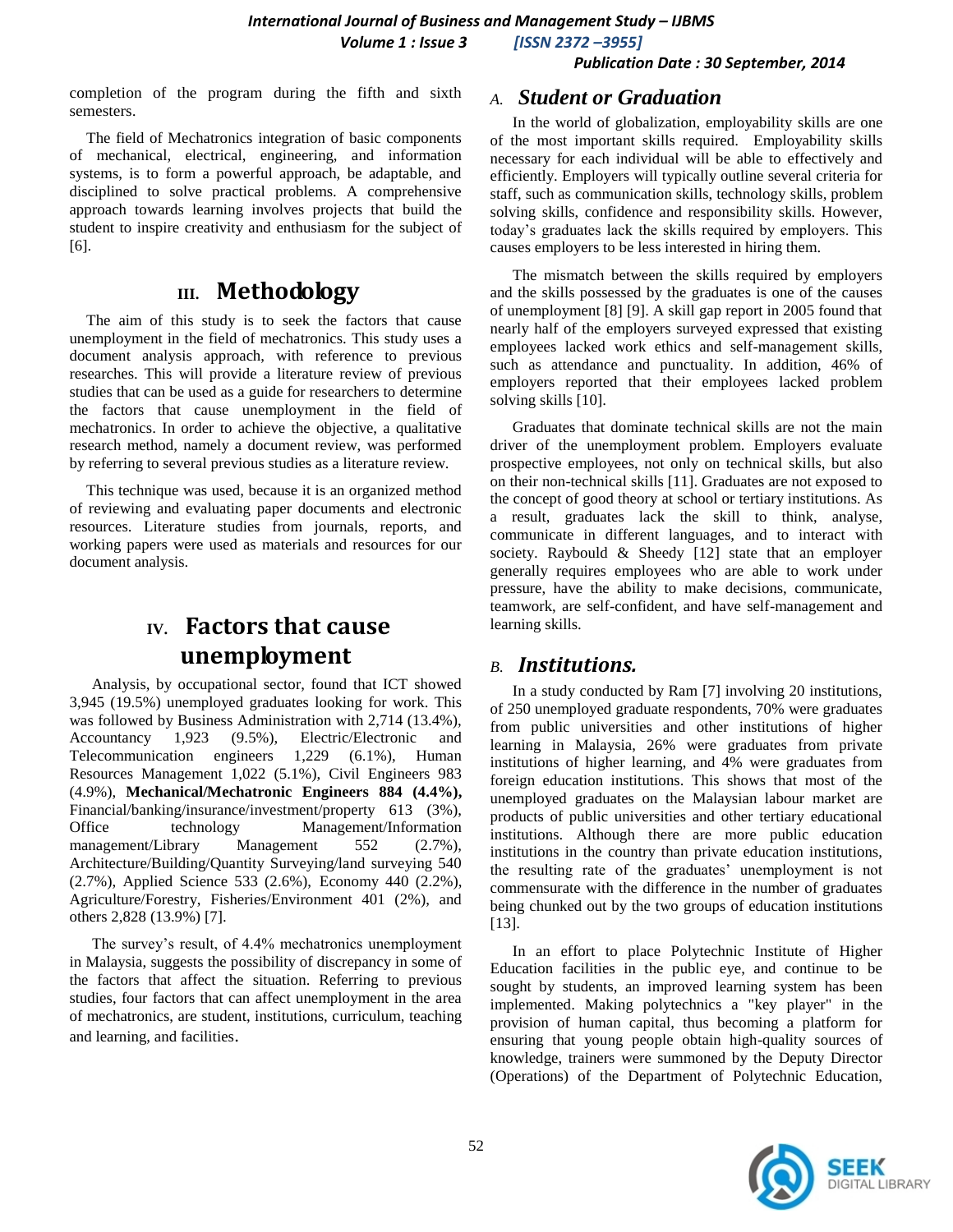*International Journal of Business and Management Study – IJBMS Volume 1 : Issue 3 [ISSN 2372 –3955]*

#### *Publication Date : 30 September, 2014*

Ministry of Higher Education, to improve the quality of teaching and learning (Daily News, June 9, 2011).

### *C. Curriculum , Teaching and Learning*

According to Muhyiddin [14], the education system in Malaysia is through the process of transformation, and should be renewed from time to time, in line with the times. She also added the ability to transform and reform of the education system, while maintaining the original goal to produce good human beings, is a prerequisite to the success of the people. The adoption of the concept of teaching and learning outcomes (OBE) in higher education institutions (especially in engineering) in Malaysia today, could provide an opportunity for the authorities to ensure that the future of graduates is consistent with the wants and needs of the country [15].

An outcome-based curriculum emp/hasizes that the teaching and learning environment focuses on student assessment. In the long run centered learning environment students are able to produce graduates with lifelong learning skills and develop graduates who are independent, creative, and innovative. This has been achieved through the teaching and learning methods using the student OBE approach, in terms of being cognitive (knowledge), psychomotor (practical), and affective (soft). In an OBE era, the department should be alert and monitor the quality of education systematically. This process starts from the identification of results (outcome) or level of ability, innovation in courses, until rule compiler syllabus and curriculum evaluation processes appropriate to achieve "outcomes" are [16].

Previous teaching and learning processes, implemented at the Polytechnic Ministry of Higher Education Malaysia, used traditional methods. Through these teaching patterns, the graduates produced were too passive and waited for feeds from their trainers (i.e., they were spoon-fed). According to a study by [17], traditional methods practiced by lecturers limit the ability of students to learn and gain a lot of knowledge. Therefore, the teaching and learning processes used should be varied, in order to have wide implications to the development of the country.

With great expectations, polytechnic staff undertook the very challenging task of improving the quality of polytechnic education. Consequently, lecturers were always alert and responsive to current demands. To produce quality polytechnic graduates, that are relevant to the needs of industry, lecturers need to be able to offer effective teaching and learning. Noorhidayah [18] found that teacher-cantered teaching strategies were more frequently practiced and carried out by polytechnic lecturers. Such teaching does not encourage students to actively learn ([19] and sometimes, does not help the objectives of critical thinking, creativity, or the mastery of cognitive psychomotor skills [20].

To ensure that effective teaching and learning can be implemented, the implementation of OBE in the Ministry of Higher Education Malaysia Polytechnics began in 2010. The OBE approach requires a shift from teaching by the lecturer, to student-cantered learning. Based on learning outcomes, (OBE) emphasizes learning outcomes; where knowledge, technical skills, and other generic skills are obtained by students during study in any field [21]. According to [22], the OBE curriculum (as a competence-based curriculum) can stimulate the competing spirit of students to achieve the goals outlined.

### *D. Facilities*

In order to further establish polytechnics as a premier educational institution, customer satisfaction of quality education, facilities, and services provided by polytechnics, should be in good condition. For this is the catalyst for a positive and effective environment to produce quality students that are competitive and in line with the aspirations of the polytechnic's vision and mission. In this context, students and teachers are defined as customers (or stakeholders) involved directly and indirectly in the use of infrastructure and the services provided by an educational institution.

According to [23], the quality of education is difficult to measure and is defined including the revenue received by students learning from educators and institutional environment itself. Therefore, assessment of the quality of higher education clients is comprehensive in institutional organizations, and not concentrated in certain parts .

Student achievement in academics and non-academics is an important element in an indicator of the effectiveness and quality of infrastructure and the services provided to the polytechnic students. Therefore, in order to make polytechnics an institution of higher technical education, and produce graduates with high employability, in line with the National Education Philosophy and Vision 2020, the institution's education should provide infrastructure and the best service to achieve a satisfactory level of education.

According to [24], Customer Satisfaction is a business term mean, used to measure the extent to which a product or service (provided by an organization) meets the expectations of customers. In other words, customer satisfaction shows the wants, needs, and expectations of customers achieved or met, in order to create customer loyalty to a product or service offered.

### **V. Conclusion**

The results from this study are able to serve as a guide for researchers to identify the factors that cause unemployment in the field of mechatronics. Competence (or competency), which is the ability of an individual to do a job properly, is a set of defined behaviours that provide a structured guide to enable the identification, evaluation, and development in individual employees. Competence is important in the working world, because workers cannot be considered complete or competent; if they only have good technical ability, without knowledge of employability skills.